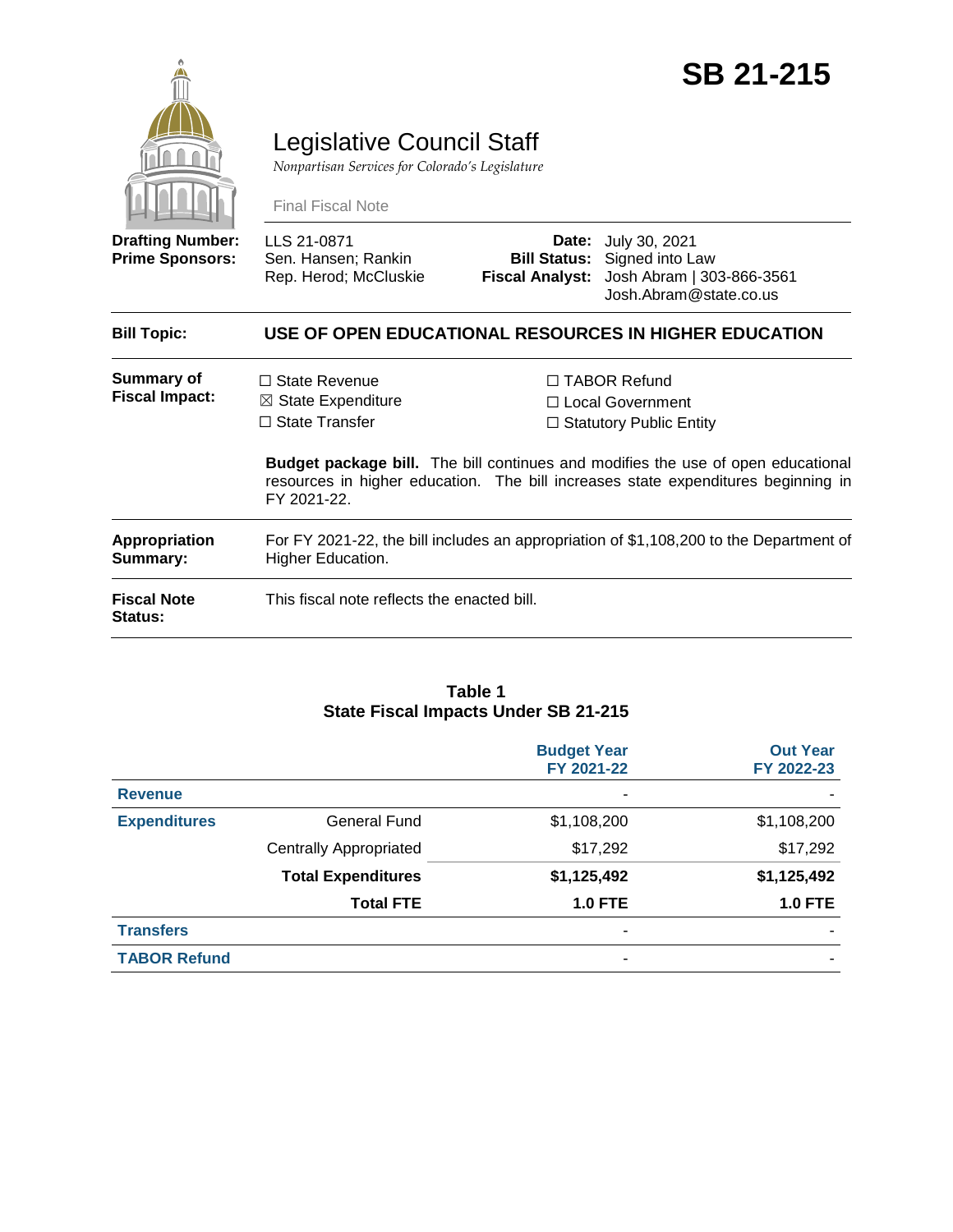Page 2

# **Summary of Legislation**

The bill reauthorizes and modifies programs to promote the use of open educational resources (OER) in higher education. OER are teaching, learning, and research resources that reside in the public domain or have been released under an intellectual property license that permits free use and repurposing by others.

The bill extends the repeal of the Open Educational Resources Council (OER council) and the OER Grant Program from November 1, 2021, to November 1, 2026. It allows grants to be awarded to replicate zero-textbook-cost degree programs, modifies OER reporting requirements, and requires that students be notified of courses that use OER at the point of registration.

For FY 2021-22, the bill appropriates \$1,108,200 from the General Fund to the DHE.

## **State Expenditures**

In FY 2021-22 and FY 2022-23, the bill increases state expenditures in the Department of Higher Education by \$1,125,492 and 1.0 FTE as shown in Table 2.

| <b>Cost Components</b>                    | FY 2021-22     | FY 2022-23     |
|-------------------------------------------|----------------|----------------|
| <b>Department of Higher Education</b>     |                |                |
| <b>Personal Services</b>                  | \$71,770       | \$71,770       |
| <b>Operating Expenses</b>                 | \$1,350        | \$1,350        |
| Travel, Conferences, and Training         | \$35,080       | \$35,080       |
| Grants                                    | \$1,000,000    | \$1,000,000    |
| Centrally Appropriated Costs <sup>1</sup> | \$17,292       | \$17,292       |
| Total                                     | \$1,125,492    | \$1,125,492    |
| <b>Total FTE</b>                          | <b>1.0 FTE</b> | <b>1.0 FTE</b> |

#### **Table 2 State Expenditures under SB 21-215**

*<sup>1</sup>Centrally appropriated costs are not included in the bill's appropriation.*

**OER council and grant program.** House Bill 18-1331 created the OER council in the DHE to recommend statewide policies, develop materials, facilitate professional development at institutions of higher education, and convene an OER conference and other workshops for educators. The council also implements the OER grant program, which has awarded \$500,000 to public institutions of higher education in the first year, and \$1.0 million was awarded in the second year. The DHE has 1.0 FTE dedicated staff to support the council and the grant program. The bill continues the OER council, annual conference and travel costs, and the grant program and related administrative FTE.